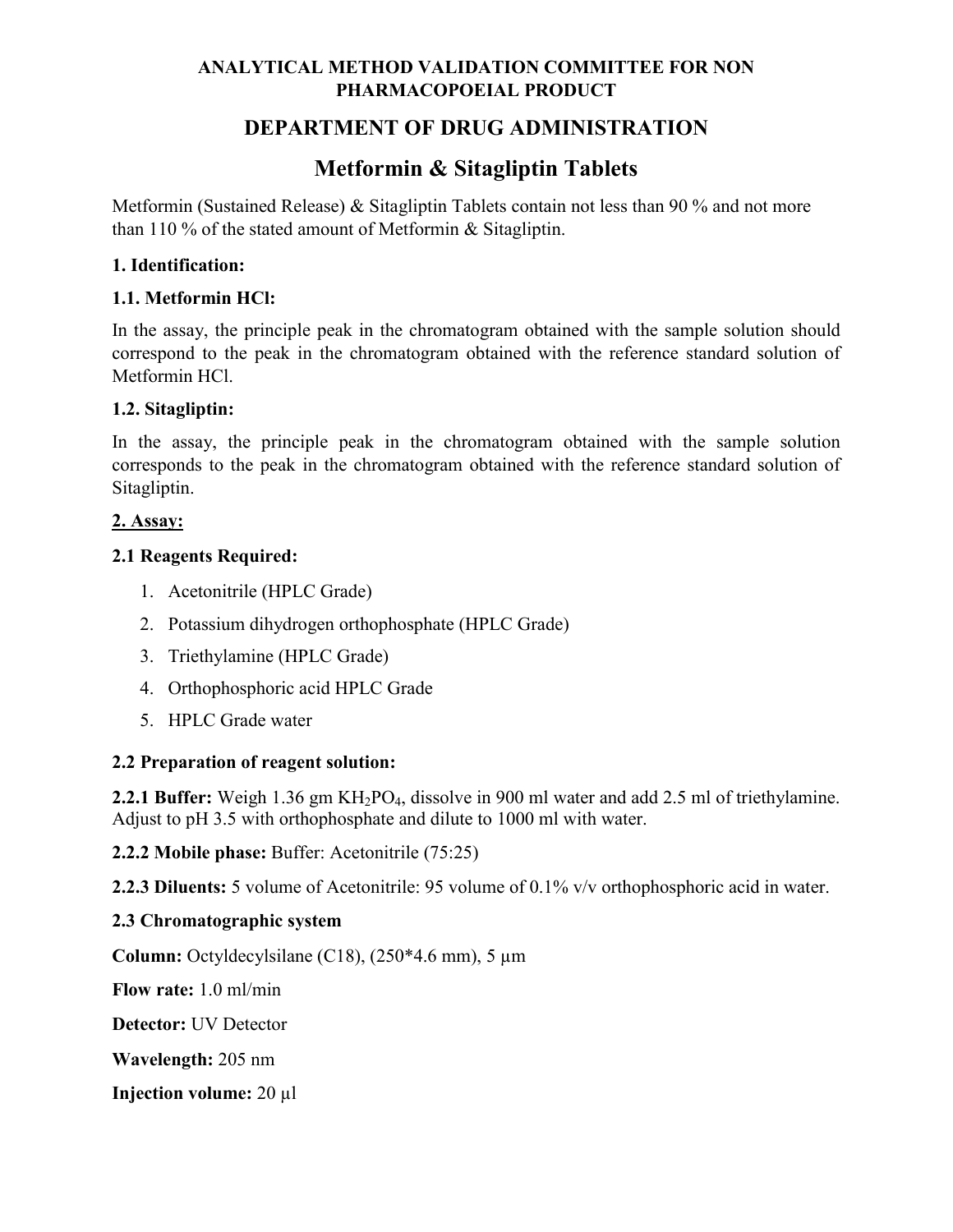# **DEPARTMENT OF DRUG ADMINISTRATION**

**Oven temperature:** 30 °C

#### **2.4 Standard Solution (850 mg metformin+ 50 mg Sitagliptin Tablet):**

**2.4.1 Metformin HCl Standard solution:** Weigh accurately about 25 mg of working standard of Metfornin HCl and transfer into 50 ml volumetric flask. Add about 35 ml of diluent and sonicate for about 10 minutes and make up the volume to 50 ml with diluents.

**2.4.2 Sitagliptin Standard solution:** Weigh accurately about 30 mg eq. of Sitagliptin from Sitagliptin Phosphate working standard into separate 100 ml volumetric flask. Add about 70 ml of diluent and sonicate for about 10 minutes and make up the volume to 100 ml with diluents. Dilute 5 ml of Sitagliptin standard solution to 50 ml with diluents.

**2.4.3 Standard combination:** Pipette 5 ml of Metformin HCl standard solution & Sitagliptin standard solution into 25 ml volumetric flask and make up the volume to 25 ml with diluent. Filter the final standard solution through 0.2 um membrane filter.

**2.5 Sample Preparation:** Weigh individually 20 tablets & crush the tablet into fine powder. Weigh accurately the powder eq. to 50 mg of Metformin HCl in 100 ml flask, add 70 ml of diluents & sonicate for 15 minutes to dissolve. After sonication, dilute to 100 ml with diluents and stir for 20 minutes, filter through filter paper and dilute 5 ml filtrate to 25 ml with diluents. Filter the final solution through 0.2 um membrane filter.

### **Note: Adjust the concentration of the standard preparation and sample preparation depending upon the strength of Metformin and Sitagliptin Tablet.**

#### **2.6 Chromatographic Procedure:**

Inject 20 µl of standard and sample solution separately and obtain the respective chromatogram. Measure the peak responses.

#### **2.8 Calculations:**

#### **Content of Metformin Hydrochloride per Tablet:**

Metformin Spl Peak Area<br>Metformin Std Peak Area X <mark>Std Dil</mark> <u>Std wt </u>  $X$  Spl Dil.<br>Std Dil.  $X$  Spl wt  $X$  Average wt  $X$  Std Potency  $(\%)X\frac{(100 - Std\,LOD)}{100}$ 

#### **Content of Sitagliptin per Tablet:**

Sitagliptin Spl Peak Area<br>Sitagliptin Std Peak Area X <mark>Std Dil</mark> <u>Std wt. X Spl Dil.</u><br>Std Dil. X  $\frac{Split}{Split}$  X Average wt X Std Potency (%)X  $\frac{(100 - Std\,LOD)}{100}$ X  $\frac{M.W. Stagliptin}{M.W. Stagliptin}$ M.W. Sitaglipitin P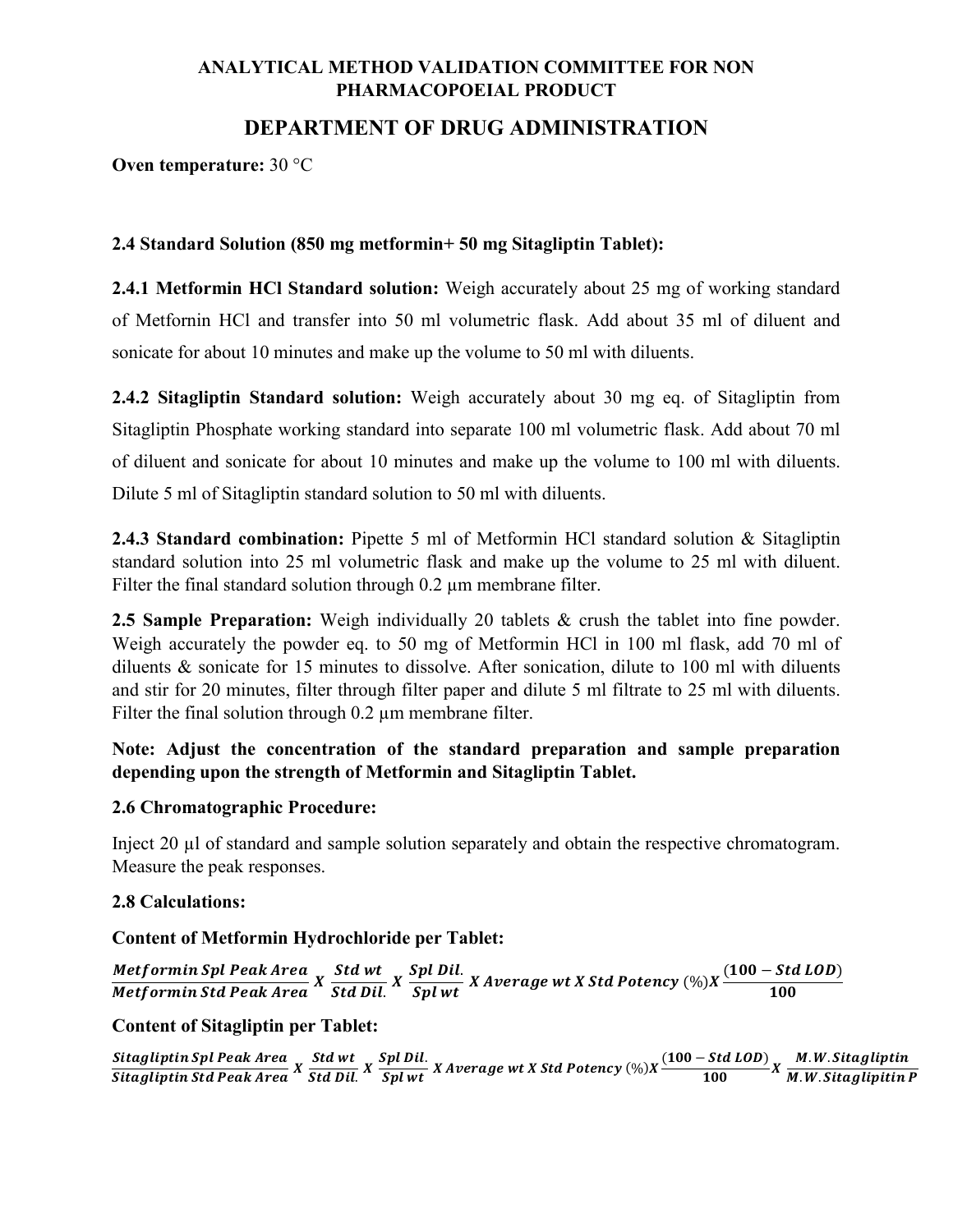# **DEPARTMENT OF DRUG ADMINISTRATION**

#### **3.0 Uniformity of the content (Sitagliptin)**

- **3.1 Reagents required:** Same as Assay
- **3.2 Preparation of reagent solution:** Same as Assay
- **3.3 Chromatographic system:** Same as Assay

## **3.4 Standard Preparation:**

Weigh accurately about 33 mg of Sitagliptin Phosphate Monohydrate RS eq. to 25 mg Sitagliptin in 50 ml volumetric flask and add 35 ml diluents. Dissolve by sonication and diluted to 50 ml with diluents. Dilute 5 ml resulting solution to 50 ml with diluents. (50 ppm). Filter the resulting standard solution through 0.2 µm membrane filter.

### **3.5 Test Solution:**

Take a single tablet and transfer to 100 ml volumetric flask with the help of 70 ml diluents. Sonicate for 30 min and diluted to 100 ml with diluents. Filter the solution and dilute 5 ml of filtrate to 50 ml with the diluent. Filter the final standard solution through 0.2 µm membrane filter. Prepare similarly for 9 more tablets.

#### **3.6 Chromatographic Procedure:**

Inject 20 µl of standard and sample solution separately and obtain the respective chromatogram. Measure the peak responses and calculate the content of Sitagliptin in each tablet by using the following formula:

#### **3.7 Calculations:**

## **Content of Sitagliptin per Tablet:**

Sitagliptin Spl Peak Area<br>Sitagliptin Std Peak Area X <mark>Std Dil</mark> <u>Std wt. X Spl Dil.</u><br>Std Dil. X  $\frac{Split}{Split}$  X Average wt X Std Potency (%)X  $\frac{(100 - Std\,LOD)}{100}$ X  $\frac{M.W. Stagliptin}{M.W. Stagliptin}$ M.W. Sitaglipitin P

#### **4.0 Dissolution:**

#### **4.1 Dissolution (Sitagliptin):**

#### **4.1.1 Dissolution Medium:** Water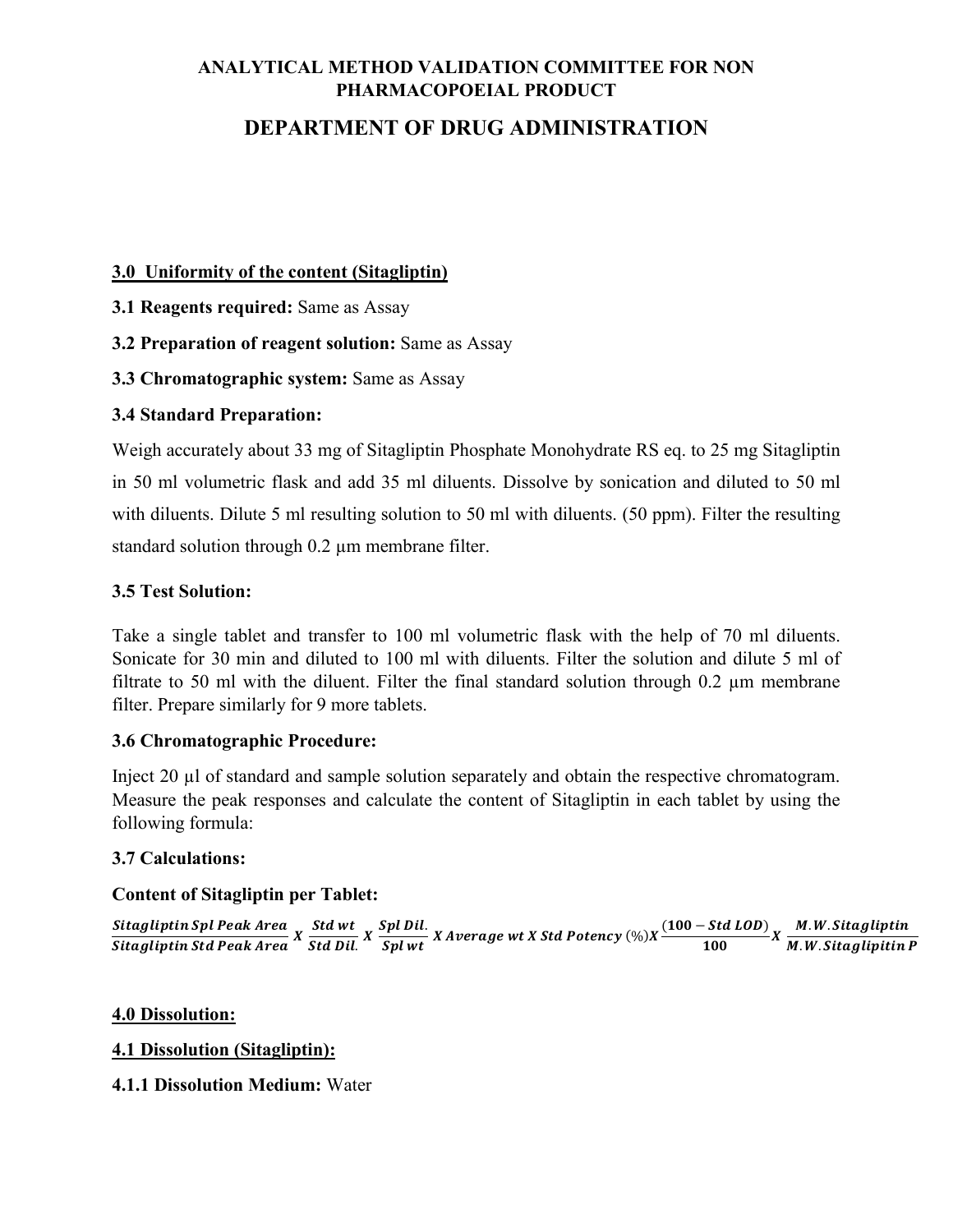# **DEPARTMENT OF DRUG ADMINISTRATION**

#### **4.1.2 Dissolution test condition**

**Volume** : 900 ml

**Apparatus**: Basket

**RPM** : 100

**Time** : 30 minutes

#### **4.1.3 Standard Solution:**

Weigh accurately about 36.885 mg of Sitagliptin Phosphate Monohydrate RS eq. to 27.75 mg Sitagliptin and dissolve in water to produce 50 ml. Dilute 5 ml to 50 ml with water. (55.5 ppm)

#### **4.1.4 Sample Solution:**

Place the stated volume of dissolution medium, free from dissolved air, into the vessel of the apparatus. Assemble the apparatus and warm the dissolution medium to 36.5 º to 37.5 º. Operate the apparatus immediately at the time and speed as specified in the individual monograph. Within the time interval specified, or at each of the times stated, withdraw a specimen from a zone midway between the surface of the dissolution medium and top of the rotating blade. Filter the sample solution promptly through a membrane filter of 0.2 µm. Discard the first few ml of the filtrate.

**4.1.5 Procedure:** Separately inject 20  $\mu$ l of standard and sample solution and blank solution (dissolution medium) and obtain the respective chromatograms. Measure the peak responses and calculate the % release of the drug by using following formula:

#### **4.1.6 Calculation:**

% release of Sitagliptin  $=\frac{Spl\ peak\ area}{Std\ peak\ area}\ X\ \frac{Std\ wt}{Std\ Dil}\ X\ \frac{900}{Label\ Claim}\ X\ Std\ Potency(\%) X\ \frac{100-LOD}{100}\ X\ 100\ \% X\frac{M.W.Stagliptin}{M.W.Stagliptin}$ M.W. Sitaglipitin P

**4.1.7 Tolerence Limit:** NLT 75 % D of the stated amount

#### **4.2 Dissolution (Metformin Sustained release tablet):**

**4.2.1 Dissolution Medium:** 1000 ml phosphate buffer pH 6.8

27.22 g of monobasic potassium phosphate in 1000 ml water. Take 250 ml of the solution and add 112 ml of 0.2 M sodium hydroxide solution, then dilute to 1000 ml with water. Adjust the pH to 6.8.

#### **4.2.2 Dissolution test condition**

**Volume:** 1000 ml